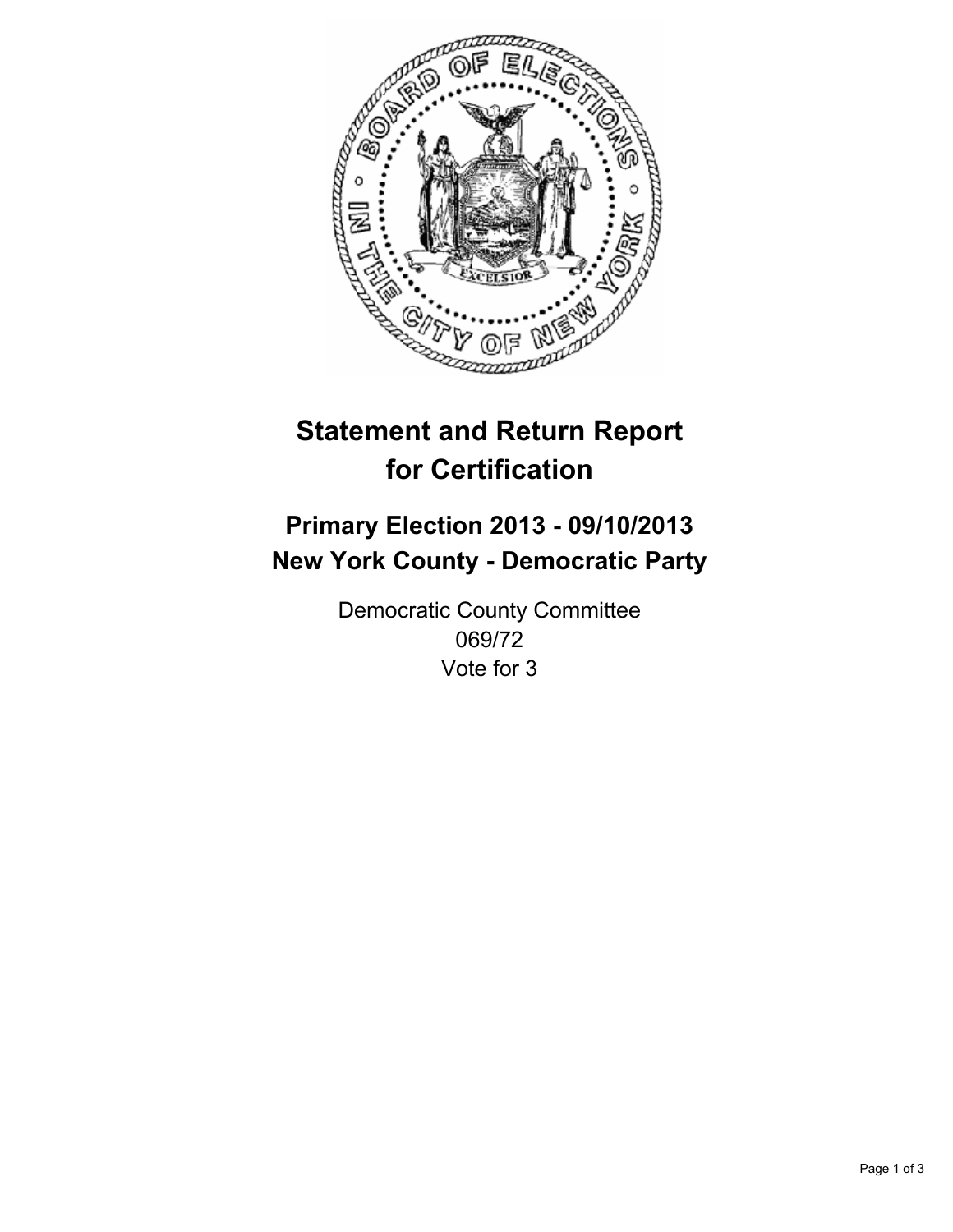

## **Assembly District 72**

| <b>EMERGENCY</b>             | 0   |
|------------------------------|-----|
| ABSENTEE/MILITARY            | 8   |
| <b>FEDERAL</b>               | 0   |
| SPECIAL PRESIDENTIAL         | 0   |
| <b>AFFIDAVIT</b>             |     |
| PEDRO RAMIREZ                | 34  |
| <b>GAIL KATHERINE ADDISS</b> | 76  |
| RICHARD SOKOLOVE             | 27  |
| <b>SEAN G. MURTAUGH</b>      | 53  |
| <b>MARTIN F. COLLINS</b>     | 127 |
| <b>Total Votes</b>           | 317 |